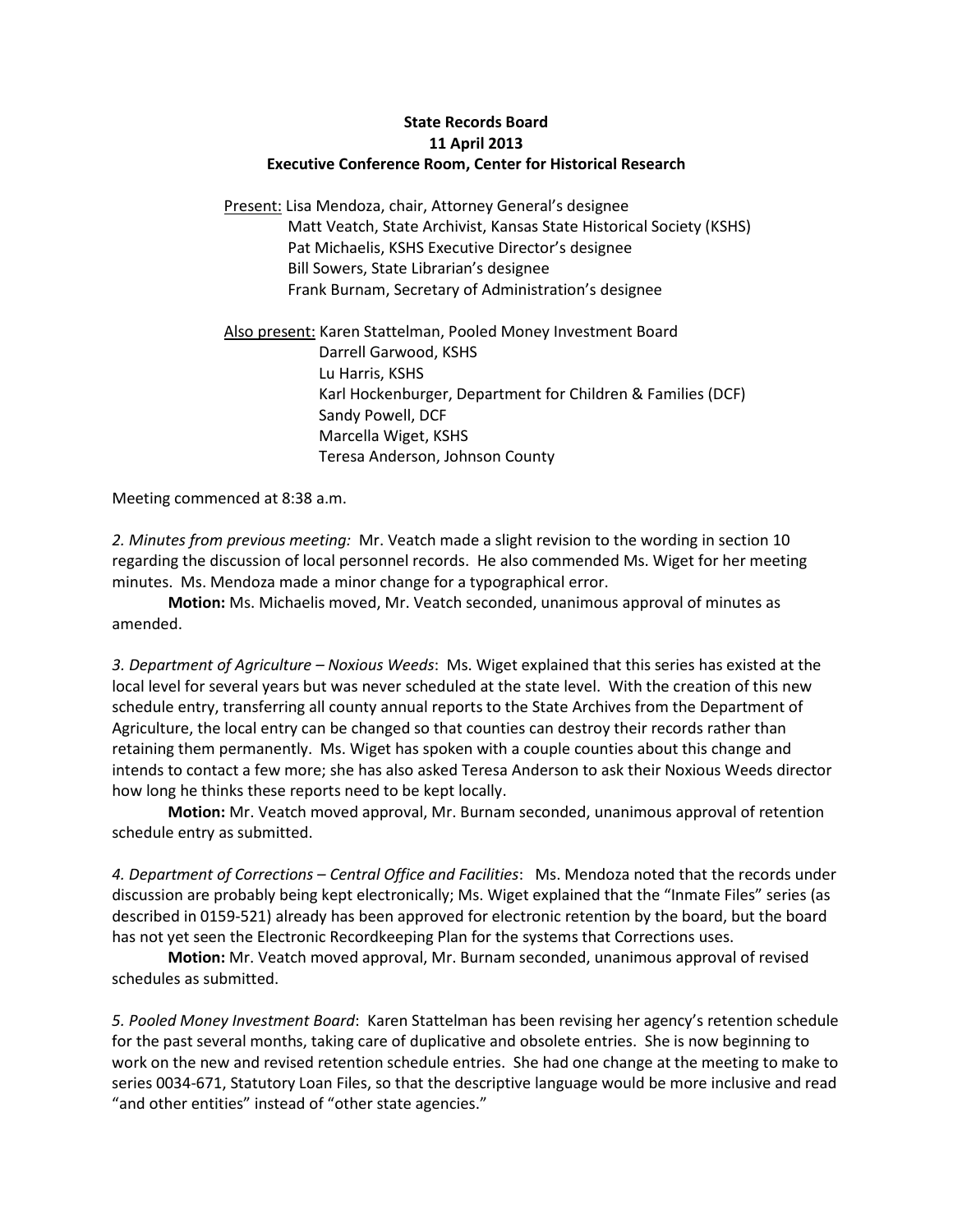The board discussed the general "May contain confidential banking information" restriction that appeared in some of the entries. The board preferred a statutory citation of some kind. KSA 45- 221(a)(1) could be used, though it is not specific. Ms. Stattelman explained these records can contain account numbers, wiring information, and other confidential institutional information that would not be provided in an open records request and would be shredded. She will ask her agency's legal counsel about what specific state or federal statute or law closes these records. The board tabled discussing those series, both new and revised, that included this restriction.

Ms. Michaelis requested that "and data" be added to the remarks regarding off-site back-up storage of software in several series, all of which were tabled for further discussion regarding restrictions.

**Motion:** Ms. Michaelis moved, Mr. Veatch seconded, unanimous approval of retention schedule entries as amended, minus the four tabled records series.

*6. Department for Children and Families – Prevention and Protection Services*: Sandy Powell explained that the agency is completely restructuring its organization and therefore also its retention schedule. She and Karl Hockenburger were present to discuss entries for Prevention and Protection Services (PPS). Children and Family Services, a former sub-section under SRS, is now Family Services, under which is Prevention and Protection Services.

Ms. Michaelis requested that "by agency" be added to the comments under 0050-629 to note that the agency will hold the records internally permanently.

Ms. Powell noted that 0695-629, Guardianship/Adoption Records – State Wards will require an electronic record-keeping plan. Mr. Veatch stated that he and Ms. Wiget had discussed this series and thought that these records may be transferred annually into KEEP in future. He also wanted clarification about 0067-629, Client Case Files – Adoption Services, and why this series is both retained permanently at the agency and at the State Archives. Ms. Powell explained that the microfilm is used daily at the agency and that the State Archives' copy is backup copy, but DCF considers that copy the State Archives' and not the agency's anymore. Mr. Hockenbarger noted that Adoption Services gets two or three inquiries a week for client records, but he does not know how many of those are responded to or are deflected due to lack of legal right to view the records. Ms. Michaelis suggested that the disposition be State Archives and that the comments state "Agency keeps a copy to handle reference requests" for both 0067-629 and 0695-629.

Ms. Michaelis requested more information about why the record copy field states "Unknown" for three of the four series. The group discussed what the record copies are for these three series. Mr. Hockenbarger noted that the agency is moving toward digitization.

**Motion:** Ms. Michaelis motioned, Mr. Sowers seconded, that the revised schedules be approved as amended.

*7. Local records – Personnel records*: This agenda item concerned the retention schedule entry as discussed and revised at the last State Records Board meeting. Teresa Anderson noted that some verbiage had since been added to the comments, as requested by other county records managers, to further clarify what goes into an abstracted work history. She thanked the board for their support during this process.

Ms. Mendoza asked whether personnel records at the local level include test scores. She suggested that both KSA 45-221(a)(9) and (30) be added to the restrictions for test scores and unwarranted invasions of personal privacy.

Mr. Veatch asked Ms. Anderson if Johnson County would be willing to share the research Julianne Gonatas had done; Ms. Anderson indicated she would provide what she could. Mr. Veatch noted that the state-level retention schedule entry for abstracted personnel records still shows these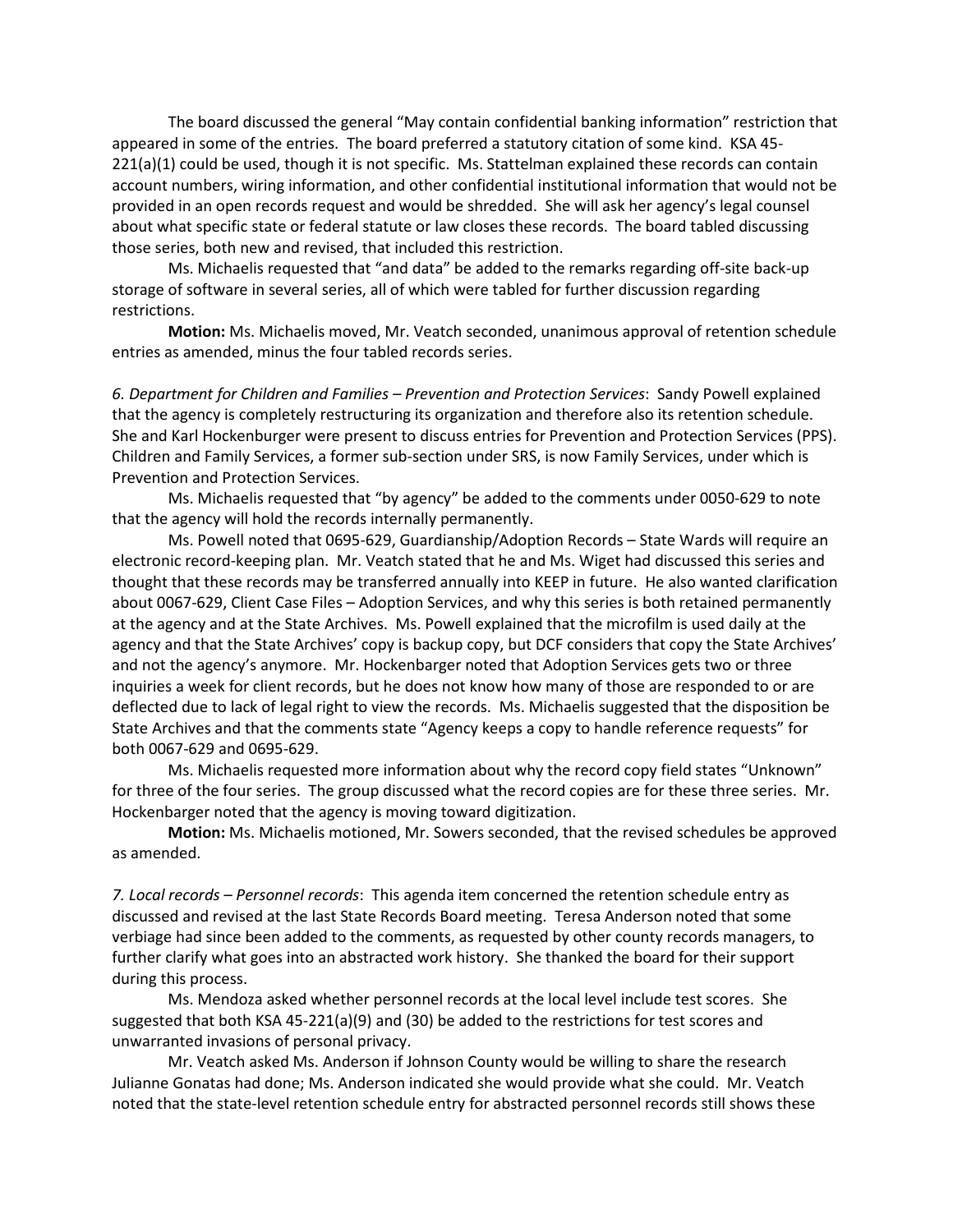records must be kept for 65 years and that there has been a lot of push back to reduce the amount of time these records need to be kept. He hopes that the State Archives will be able to work with Administration's Personnel Services to revise the state-level schedule entry.

**Motion:** Mr. Veatch moved, Mr. Sowers seconded, unanimous approval of revised general schedule entry for local personnel records as amended.

*8. Local records – Johnson County: electronic records migration*: Ms. Anderson gave the board some additional background regarding Johnson County's move to electronic records. Their records management staff have been working with the legal and information technology departments to create a records vetting procedure. She noted that they attempted to do a beta test of the process with the Public Health Department and realized that first the department's retention schedule needed to be cleaned up. She also informed the board that a lot of departments are already using ImageNow, and that legal has directed that source documents in paper form cannot be destroyed until the ImageNow system has gone through the vetting process.

Mr. Veatch asked Ms. Anderson about ImageNow. She has a good relationship with their local expert on ImageNow and has legal backing in the county. She also explained that Johnson County has purchased a separate records management module to add appropriate records management features to their existing system.

Ms. Anderson asked who would have responsibility for deleting electronic records, once records management and archives have worked with and initiated the process with the individual departments. Mr. Veatch said that hopefully the system would allow for rule-based automation of deletion, unless there was a legal hold.

The board noted that they had received the letter from Johnson County regarding the migration of paper records to electronic.

*9. Housekeeping changes*: Ms. Mendoza questioned some retention schedule entries that had moved from the Department for Children and Families to the Kansas Department for Aging and Disability Services, noting that these still used the Social and Rehabilitation Services language. Mr. Hockenbarger suggested that this remain as is to show the historical background of the retention schedule. Ms. Wiget explained that records management staff plan to transfer all the retention schedules and then discuss with program staff what has been revised and made obsolete.

The board accepted the report.

## *10. Other business:*

*a. Electronic Records Committee update*: Ms. Mendoza has had several inquiries lately regarding social media and whether it is considered records by the state or not. She also noted that there are no retention schedule entries governing social media. The Electronic Records Committee (ERC) discussed this at their last meeting, but this was a low-attended meeting and nothing substantive came out of the discussion. Mr. Veatch believes the state must deal with this, rather than shirking responsibility. He noted that both North Carolina and Alabama, the only states that have dealt specifically with social media, have appraised social media as archival because of the direct interaction between government and citizen in a completely new way. He explained that this is not yet the Kansas policy and that it may not be. Both Mr. Veatch and Ms. Mendoza noted that the new social media policy from the Kansas Office of Information Technology Services does not address recordkeeping and retention. The State Records Board can issue either a general retention schedule entry or a more general policy or guideline regarding these and other records issues. Mr. Veatch has explained to the Chief Information